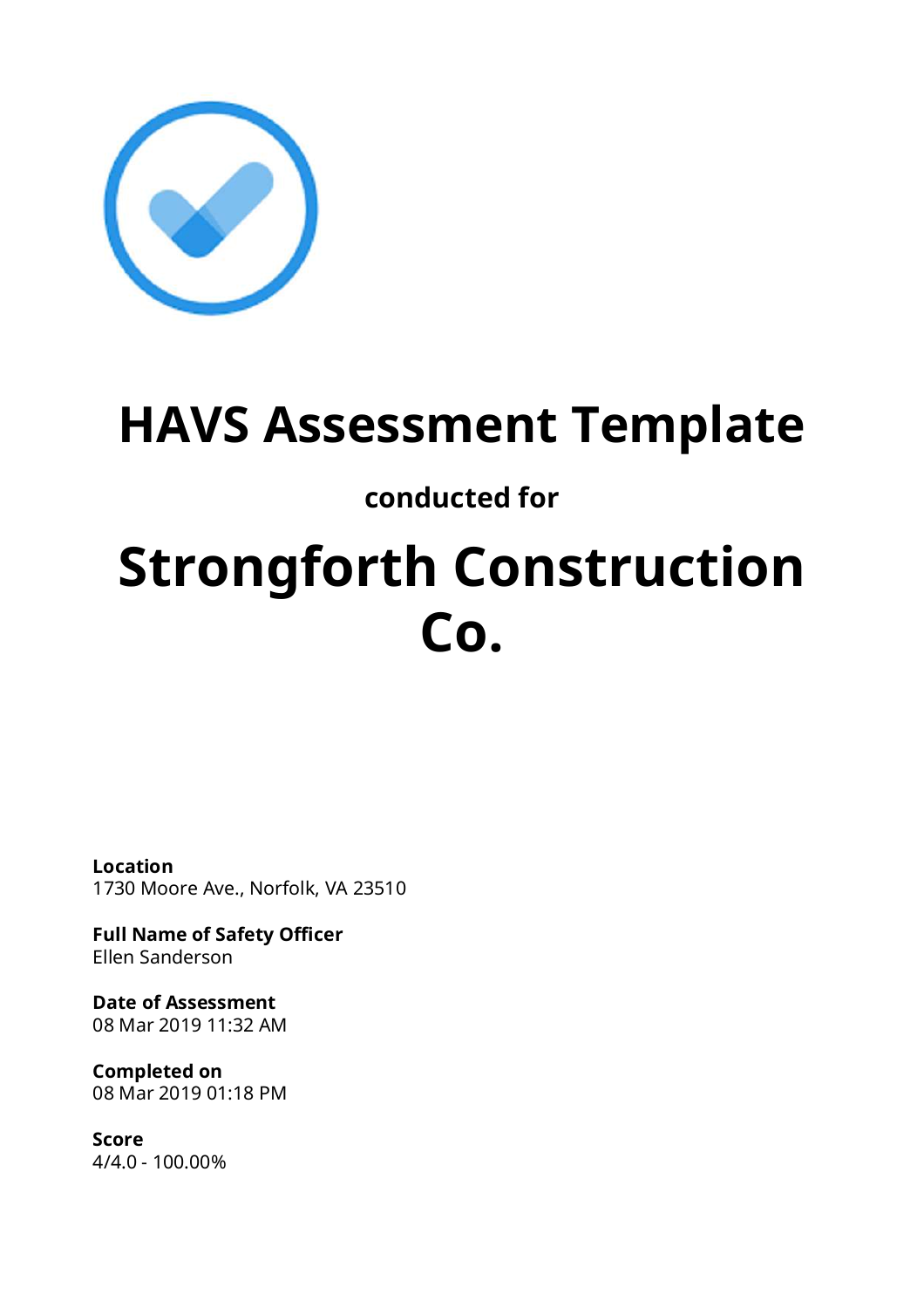#### **Failed Responses**

This section lists responses that were set as "failed responses" in the template used for this audit

| Question              | Response           | <b>Details</b> |
|-----------------------|--------------------|----------------|
| <b>Exposure Level</b> | Medium<br>Priority |                |
| Exposure Level        | High<br>Priority   |                |
| Appendix 1            |                    |                |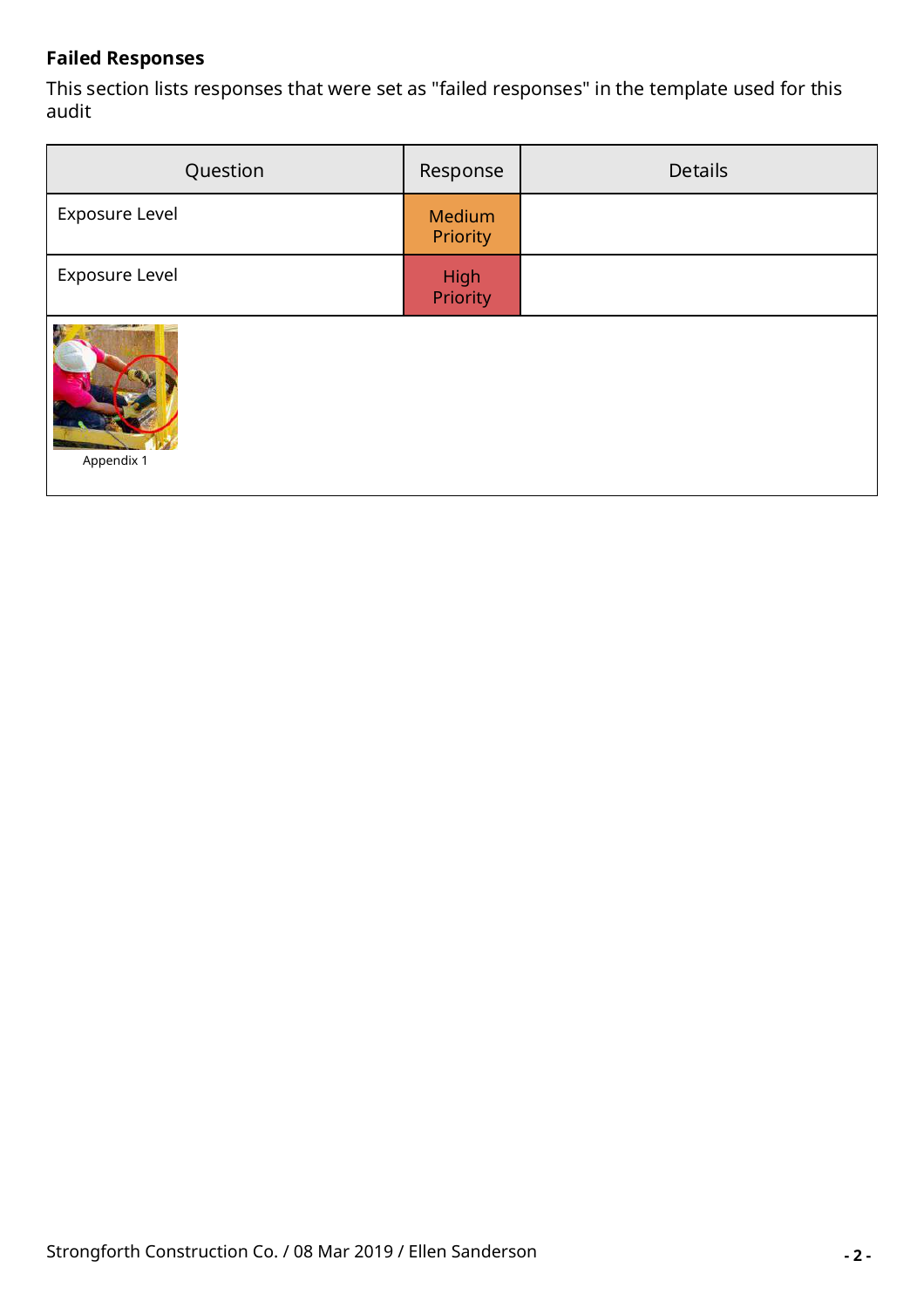### **Inspection - 4/4 100.00%**

| Question                                                                                              | Response                                                                                   | <b>Details</b>             |  |  |  |  |
|-------------------------------------------------------------------------------------------------------|--------------------------------------------------------------------------------------------|----------------------------|--|--|--|--|
| <b>HAVS Assessment</b><br>Score (4/4) 100.00%                                                         |                                                                                            |                            |  |  |  |  |
| Briefly describe the work activities that<br>require workers to use vibrating tools<br>and equipment. | Grounding down of installed materials end portions and<br>breaking down of reusable metals |                            |  |  |  |  |
| Workers exposed to HAVS risks                                                                         |                                                                                            |                            |  |  |  |  |
| <b>WORKER 1</b>                                                                                       |                                                                                            |                            |  |  |  |  |
| <b>Full Name</b>                                                                                      | <b>Woodrow Graham</b>                                                                      |                            |  |  |  |  |
| <b>WORKER 2</b>                                                                                       |                                                                                            |                            |  |  |  |  |
| <b>Full Name</b>                                                                                      | <b>Tucson Rosen</b>                                                                        |                            |  |  |  |  |
| <b>WORKER 3</b>                                                                                       |                                                                                            |                            |  |  |  |  |
| <b>Full Name</b>                                                                                      | Harris Tullytown                                                                           |                            |  |  |  |  |
| <b>WORKER 4</b>                                                                                       |                                                                                            |                            |  |  |  |  |
| <b>Full Name</b>                                                                                      | Dawn Hillard                                                                               |                            |  |  |  |  |
| <b>WORKER 5</b>                                                                                       |                                                                                            |                            |  |  |  |  |
| <b>Full Name</b>                                                                                      | John Deloras                                                                               |                            |  |  |  |  |
| Source of Vibration                                                                                   |                                                                                            |                            |  |  |  |  |
| TOOL 1                                                                                                |                                                                                            |                            |  |  |  |  |
| Select vibrating tool or equipment                                                                    | Grinder                                                                                    |                            |  |  |  |  |
| Vibration Magnitude                                                                                   | 6 m/s2                                                                                     |                            |  |  |  |  |
| <b>Trigger Time</b>                                                                                   | 1 hour and 30 minutes                                                                      |                            |  |  |  |  |
| <b>Exposure Points</b>                                                                                | 110                                                                                        |                            |  |  |  |  |
| Exposure Level                                                                                        | Medium<br>Priority                                                                         |                            |  |  |  |  |
| Select control of exposure                                                                            |                                                                                            | Reduced vibration exposure |  |  |  |  |
| TOOL <sub>2</sub>                                                                                     |                                                                                            |                            |  |  |  |  |
| Select vibrating tool or equipment                                                                    | <b>Disc Cutter</b>                                                                         |                            |  |  |  |  |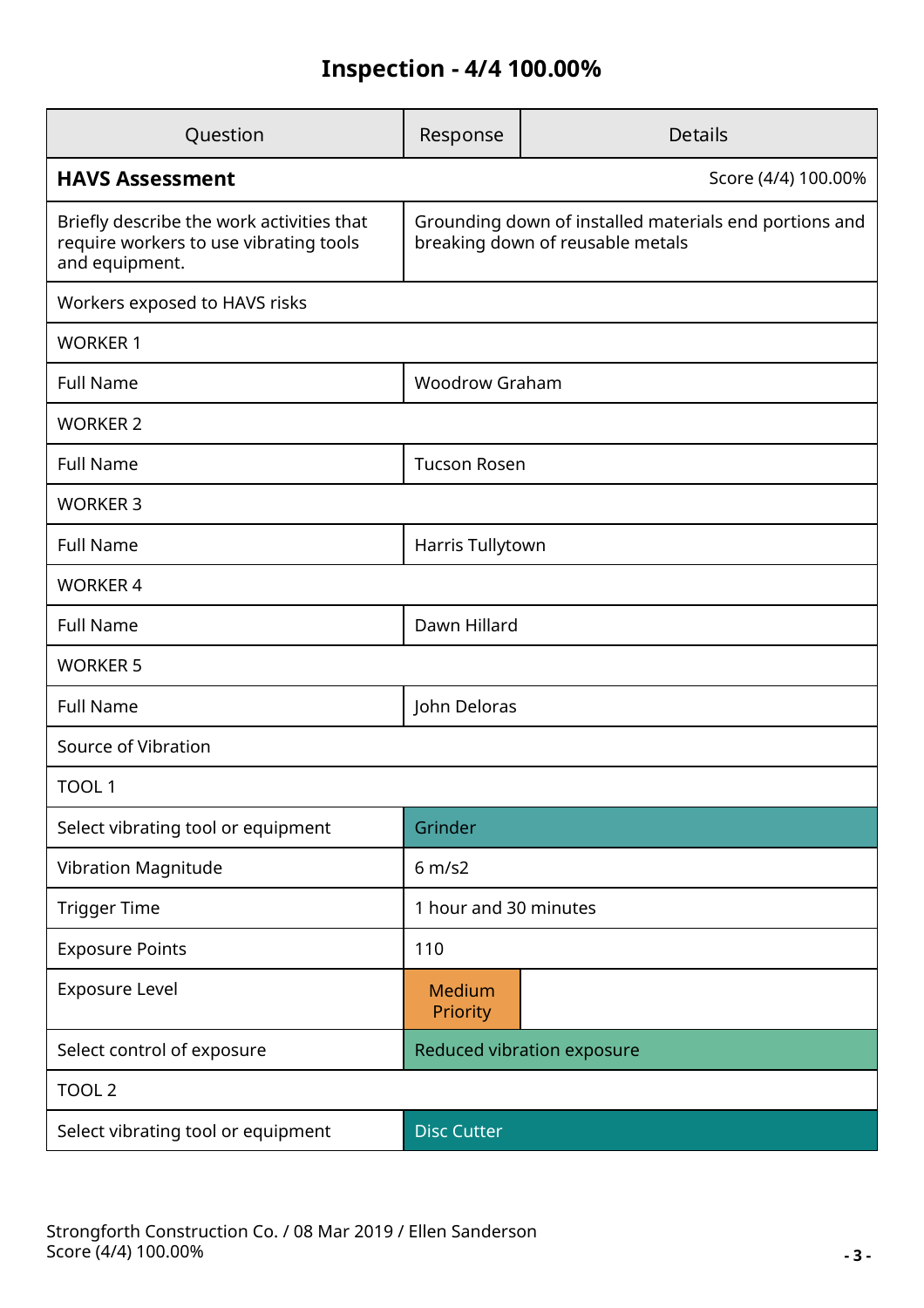| Question                                        |                        | <b>Details</b><br>Response                                                                                           |                      |  |  |  |
|-------------------------------------------------|------------------------|----------------------------------------------------------------------------------------------------------------------|----------------------|--|--|--|
| Vibration Magnitude                             |                        | 8 m/s2                                                                                                               |                      |  |  |  |
| <b>Trigger Time</b>                             |                        | 4 hours                                                                                                              |                      |  |  |  |
| <b>Exposure Points</b>                          |                        | 510                                                                                                                  |                      |  |  |  |
| <b>Exposure Level</b>                           |                        | High<br>Priority                                                                                                     |                      |  |  |  |
| Appendix 1                                      |                        |                                                                                                                      |                      |  |  |  |
| Select control of exposure                      |                        | Eliminated vibration exposure                                                                                        |                      |  |  |  |
| <b>Completion</b>                               |                        |                                                                                                                      |                      |  |  |  |
| <b>Additional Recommendations</b>               |                        | We should perform regular HAVS assessments using<br>iAuditor so that we can easily record and monitor HAVS<br>risks! |                      |  |  |  |
| Full Name and<br>Signature of Safety<br>Officer | <b>Ellen Sanderson</b> |                                                                                                                      | 08 Mar 2019 01:17 PM |  |  |  |